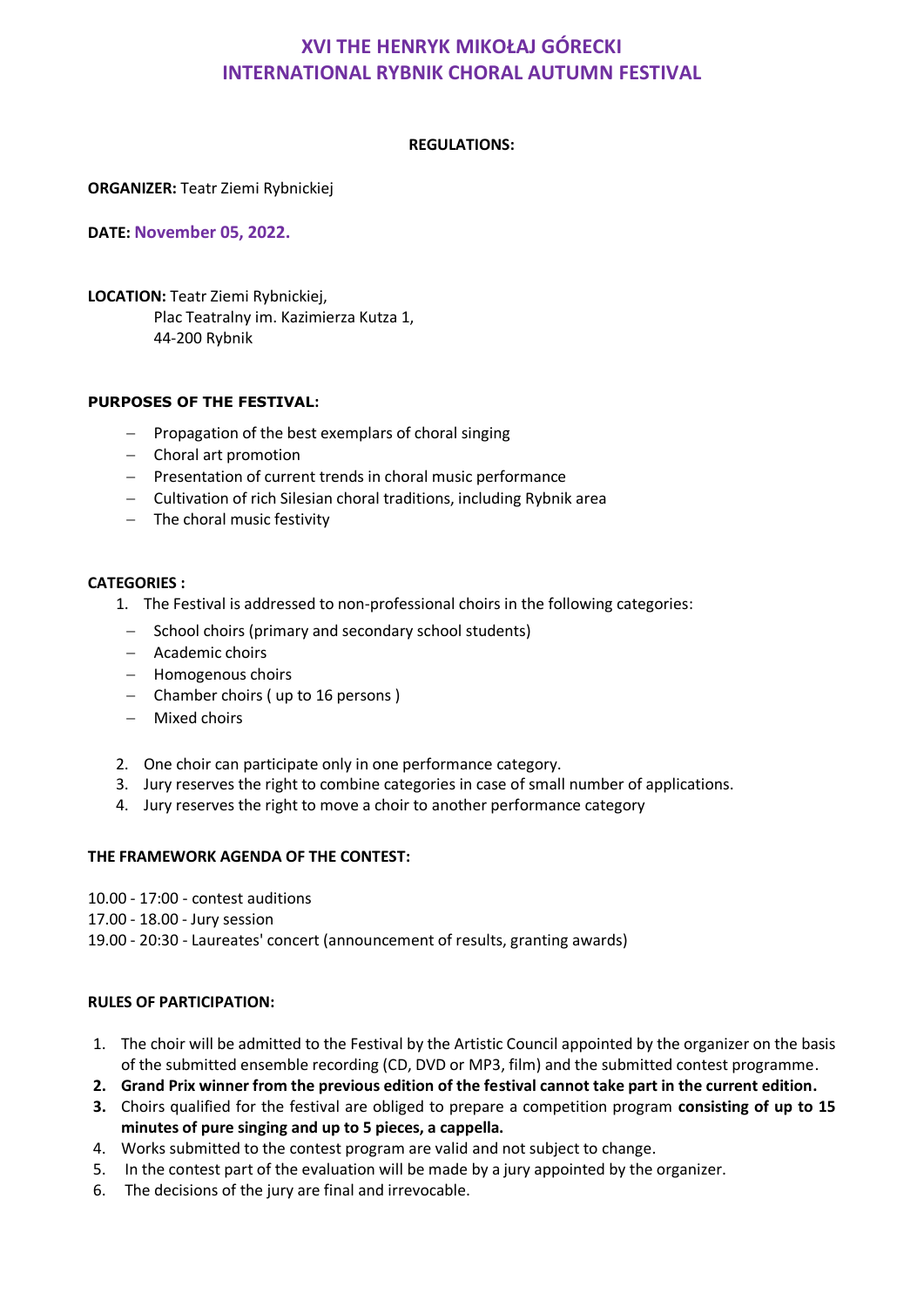### **DATES:**

- 1. 1. A duly completed Application Form with the following attachments :
	- a current musical recording or film
	- A biographical note about the choir's activities
	- good quality digital photos of the choir

should be sent to the e-mail address of the International Rybnik Choral Autumn Festival, Organization Office by September 5, 2022

- 2. Choirs will be notified of admission to the festival by September 15, 2022.
- 3. Choirs qualified to the contest are obliged to send 4 sets of scores (printed and folded) of submitted repertoire to the postal address of Rybnik Choral Autumn Festival, Organization Office and confirmation of participation fees (by mail or e-mail) by 25 September 2022.

#### **EVALUATION CRITERIA:**

- 1. Level of performance
- 2. Degree of difficulty of the program
- 3. Choice of repertoire the repertoire should be varied in terms of genre and style
- 4. Interpretation, style of performance
- 5. Sound qualities
- 6. General artistic expression

#### **COSTS OF PARTICIPATION :**

All choirs qualified by the Artistic Council to participate in the Festival auditions come to Rybnik at their own expense and are obliged to pay an accreditation fee in the amount of 20 PLN per participant (the fee does not include the conductor).

Participation fees should be paid to the bank account of the Teatr Ziemi Rybnickiej:

**PKO BP** 36 1020 2528 0000 0102 0434 8454, **IBAN PL** 36 1020 2528 0000 0102 0434 8454**,** 

## not later than **25.09.2022** In the title of the transfer please write: **RJCH 2022 [choir name].**

In case of failure to pay the fee the choir will not be admitted to the competition auditions. In case of choir resignation from participation in the Festival, the accreditation fee will not be returned.

#### **AWARDS:**

Grand Prix minimum 95 points. Gold Diploma: 90 - 100 points. Silver Diploma: 75 - 89 points. Bronze Diploma: 60 - 74 points.

**Grand Prix** is awarded to the best choir of the festival**. The Grand Prix** winner will receive a cash prize of **5000 PLN and a gold-plated festival statuette.**

**The winners of the first places** with the highest absolute scores in each category will receive cash awards of the expected amount of:

**PLN 1500** - if the winner of the 1st place is awarded a golden diploma

**PLN 1200** - if the winner of the 1st place is awarded a silver diploma

**PLN 1000** - if the winner of the 1st place is awarded a bronze diploma